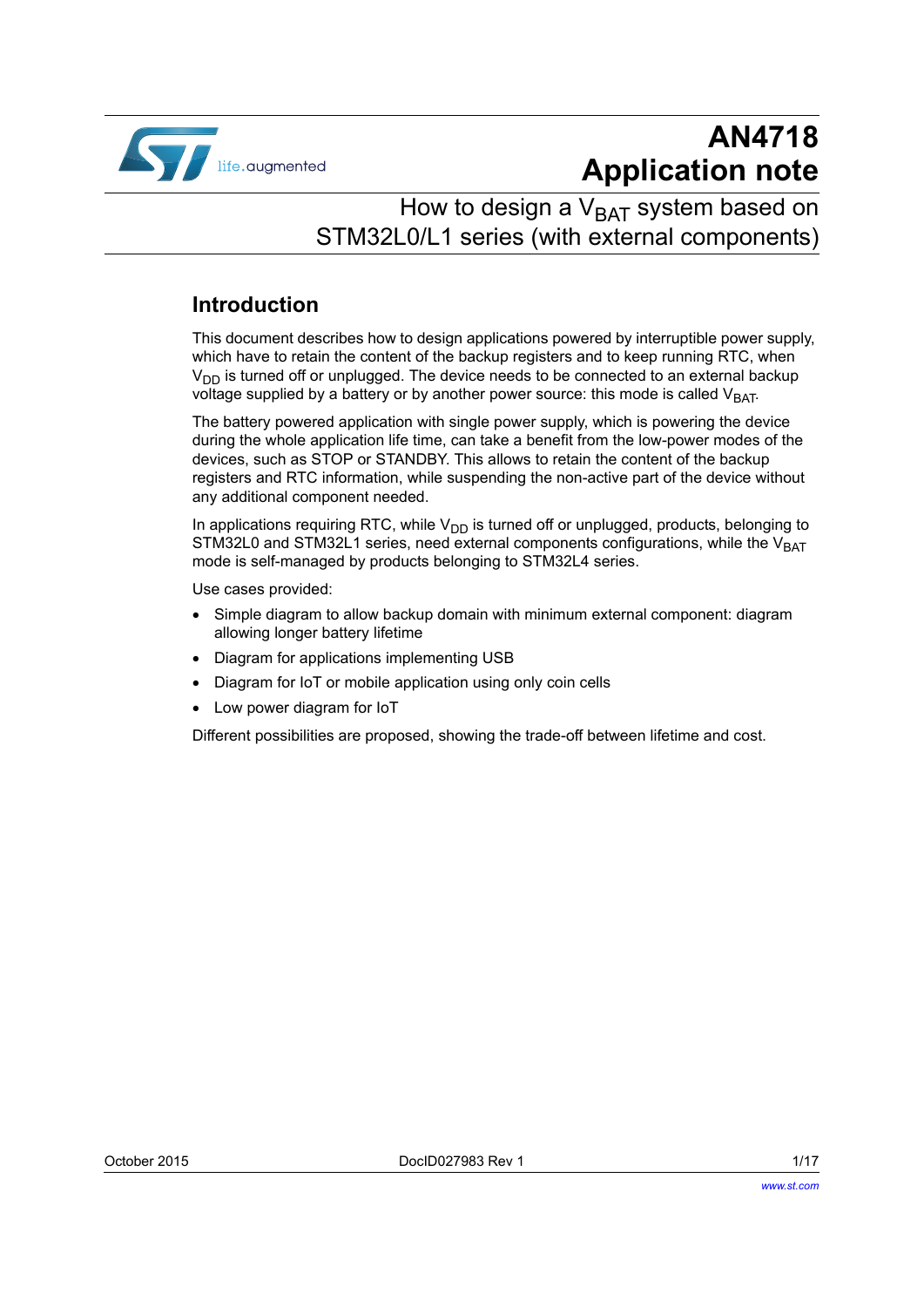# **[Content](#page-3-0)**

| 1                       | Case 1: supply MCU from main supply and battery or supercapacitor  |
|-------------------------|--------------------------------------------------------------------|
| $\overline{2}$          | Case 1b: supply from main supply and battery or supercapacitor     |
| $\mathbf{3}$            | Case 2: coin cell as main supply and supercapacitor backup.        |
| $\overline{\mathbf{4}}$ | Case 2b: coin cell as main supply and supercapacitor as backup. No |
| 5                       | Case 3: coin cell, supercapacitor backup and USB 10                |
| 6                       |                                                                    |
| $\overline{7}$          |                                                                    |
| 8                       |                                                                    |
| 9                       |                                                                    |
| 10                      |                                                                    |
| 11                      |                                                                    |

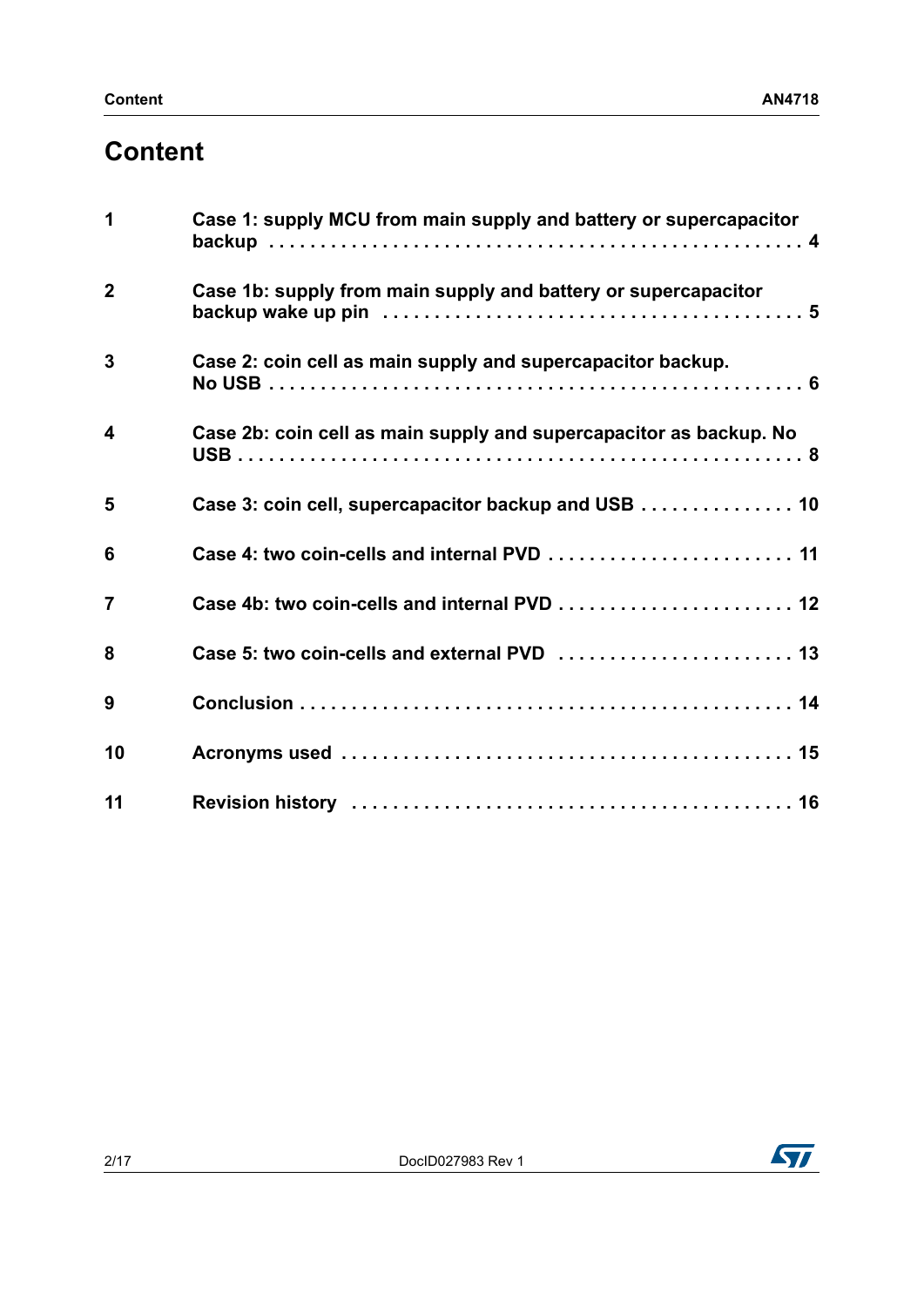# **[List of figures](#page-3-1)**

| Figure 1. |  |
|-----------|--|
| Figure 2. |  |
| Figure 3. |  |
| Figure 4. |  |
| Figure 5. |  |
| Figure 6. |  |
| Figure 7. |  |
| Figure 8. |  |

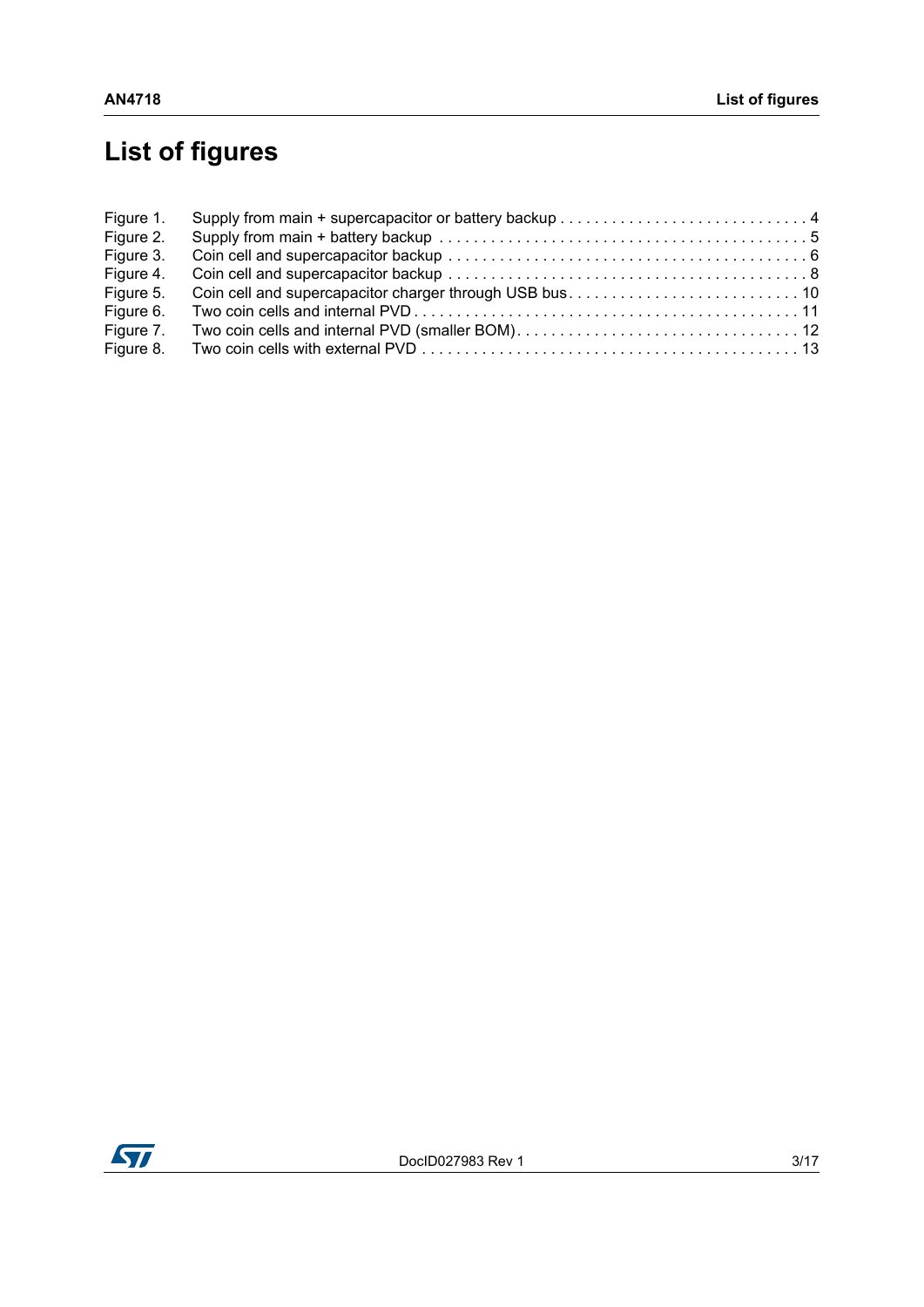## <span id="page-3-0"></span>**1 Case 1: supply MCU from main supply and battery or supercapacitor backup**

On application like metering for example, if main supply disappears, STM32L0/STM32L1 products should be able to keep RTC informations till next supply availability.

When main supply disappears, current will flow from supercapacitor through diode to  $V_{DD}$  /V<sub>DDA</sub> of STM32L0/STM32L1 MCU supply pins, to keep minimum RTC domain voltage. Detection of main removal can be done either using STM32L0/STM32L1 MCU internal PVD or through GPIO threshold detection. When main supply is turned ON, current will then flow directly to  $V_{DD}/V_{DDA}$  supply pins and will charge supercapacitor through resistor.

The requirements for this application are:

- $V_{\text{MAIN}}$  >  $V_{\text{BACKUP}}$  0.3 V
- $V_{\text{MAIN}}$  needs to be at high impedance in OFF state

<span id="page-3-1"></span>

#### **Figure 1. Supply from main + supercapacitor or battery backup**

The detection of the main supply low voltage is done by STM32L0/STM32L1 MCU, integrated Programmable Voltage Detector (PVD) only during RUN mode (not needed in STOP, where the device consumption is extremely low).

As an example, for a 3.3 V supply, PVD threshold can be set to 3.05 V or 2.85 V.

The main recovery detection is checked by activating PVD during periodic wake-up; if  $V_{DD}$ is below PVD threshold, STM32L0/STM32L1 MCU goes back to STOP mode.

#### **Warning: The more often the main supply detection is checked, the faster the supercapacitor voltage will drop.**

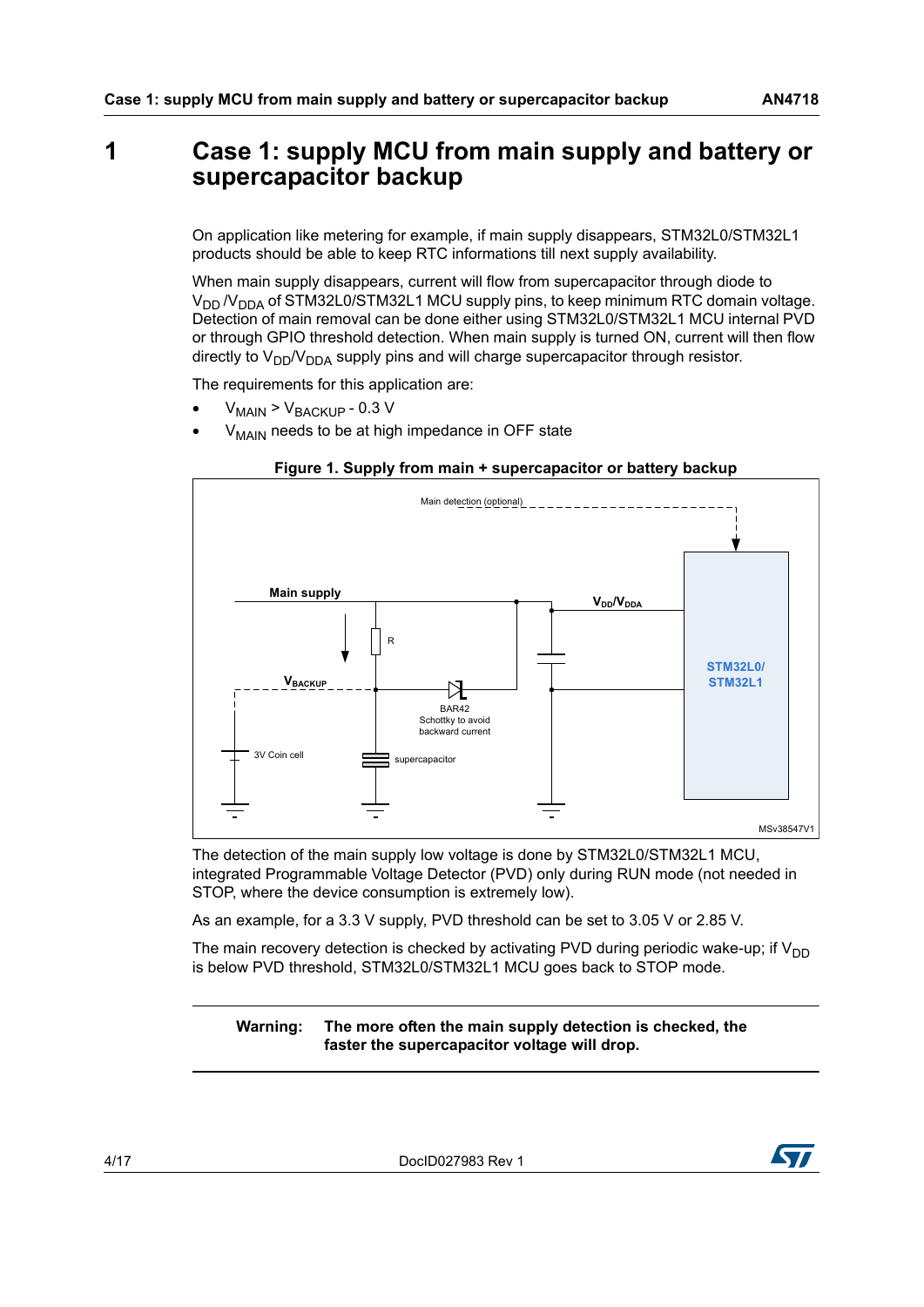## <span id="page-4-0"></span>**2 Case 1b: supply from main supply and battery or supercapacitor backup wake up pin**

In this use case, the main supply detection is done through the wakeup pin: PVD polling is then no more necessary: this will improve the supercapacitor lifetime, comparing to what is described inside the *[Section 1](#page-3-0)*.

<span id="page-4-1"></span>

**Figure 2. Supply from main + battery backup**

The schottky diodes implemented in this schematic (see *[Figure 2](#page-4-1)*), allow to charge the supercapacitor and to avoid reverse current to main supply source.

When main supply disappears, thanks to the detection with GPIO threshold programmable on wake-up (EXTI lines), STM32L0/STM32L1 MCU will drive PMOS gate to '1', so that current will flow from the supercapacitor through the diode D2 to  $V_{DD}N_{DDA}$  of the STM32L0/STM32L1 MCU supply pins, to keep minimum RTC domain voltage.

When main supply is turned on, wake-up GPIO threshold is reached, so that I/O drives then low level and current will flow to  $V_{DD}/V_{DDA}$  supply pins through PMOS.

 $V_{DD}/V_{DDA}$  can also be switched to  $V_{BACKUP}$  when STM32L0/STM32L1 MCU goes into STOP mode, to allow user to remove main supply in very safe way.

Supercapacitor is charged as soon as main supply is high enough versus resistor and diode D1 drops.

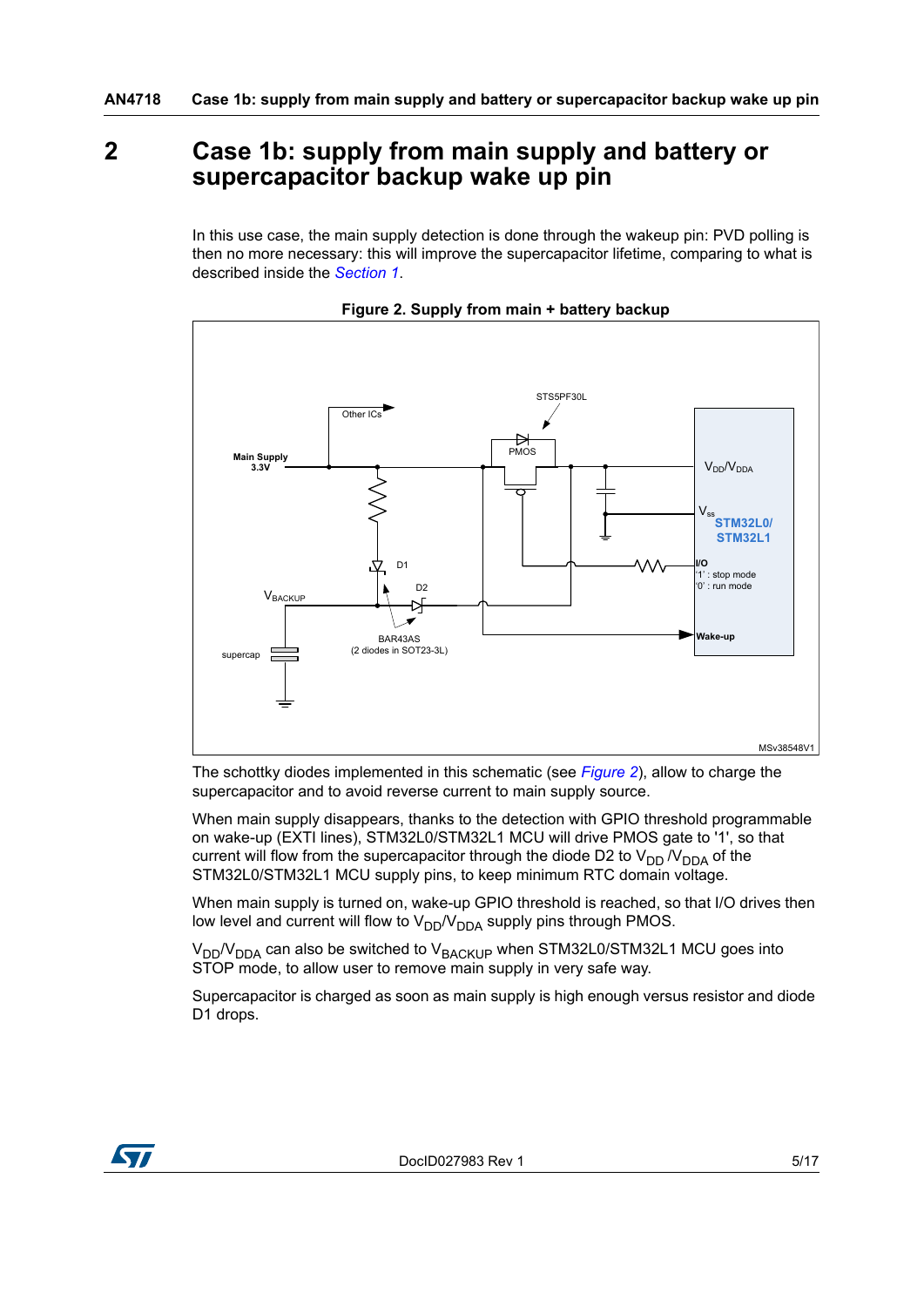## <span id="page-5-0"></span>**3 Case 2: coin cell as main supply and supercapacitor backup. No USB**

This use case shows how, with few components, the user can exchange the coin cell, keeping some informations like RTC in STM32L0/STM32L1 MCU.

<span id="page-5-1"></span>



The *[Figure 3](#page-5-1)* shows:

- Coin cell removal detection is done with PVD during RUN mode (no need in STOP mode, where consumption is extremely low).
- Additional consumption is 3µA during RUN mode only.
- Battery re-insertion detection is done during periodic wake-up:  $V_{DD}$  must be above PVD threshold. If not, MCU goes back to STOP mode.

#### **Warning: The more often the battery re-insertion is checked, the faster the supercapacitor voltage will drop.**

Coin cell removal is detected by STM32L0/STMM32L1 PVD in RUN mode. As soon as voltage drops, STM32L0/STM32L1 MCU is put in STOP mode.

When coin cell is removed or dead, current will flow from supercapacitor through diode D2 to  $V_{DD}/V_{DDA}$  of the STM32L0/STM32L1 MCU supply pins, to keep minimum RTC domain voltage.

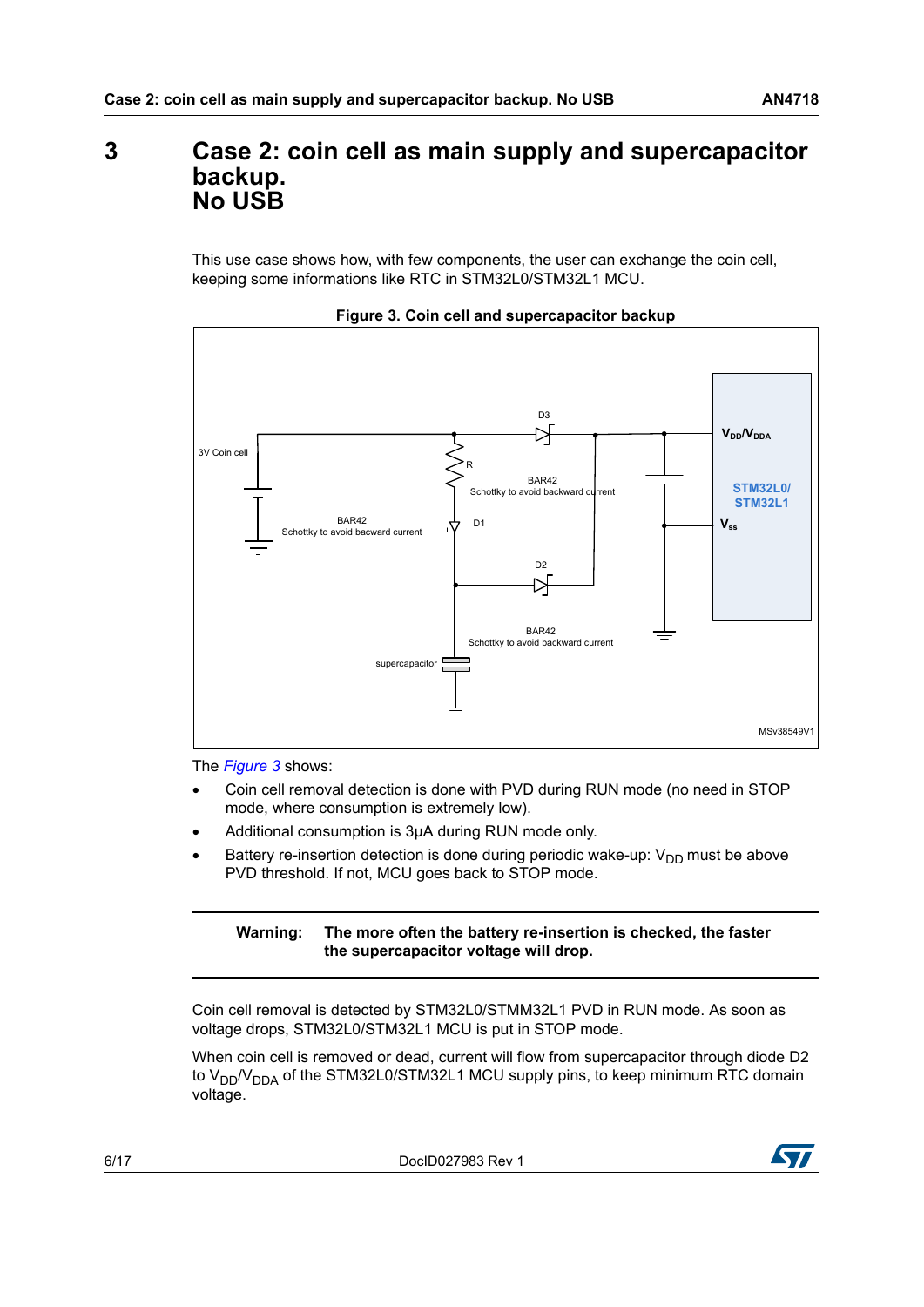When coin cell is plugged back, current will flow to  $\rm V_{DD}/V_{DDA}$  supply pins through diode D3. Coin cell re-insertion is detected through periodic wake up from the MCU.

Supercapacitor is charged as soon as coin cell voltage is high enough versus resistor and diode D1 drops.

All diodes are mandatory to avoid any unwanted supercapacitor discharge.

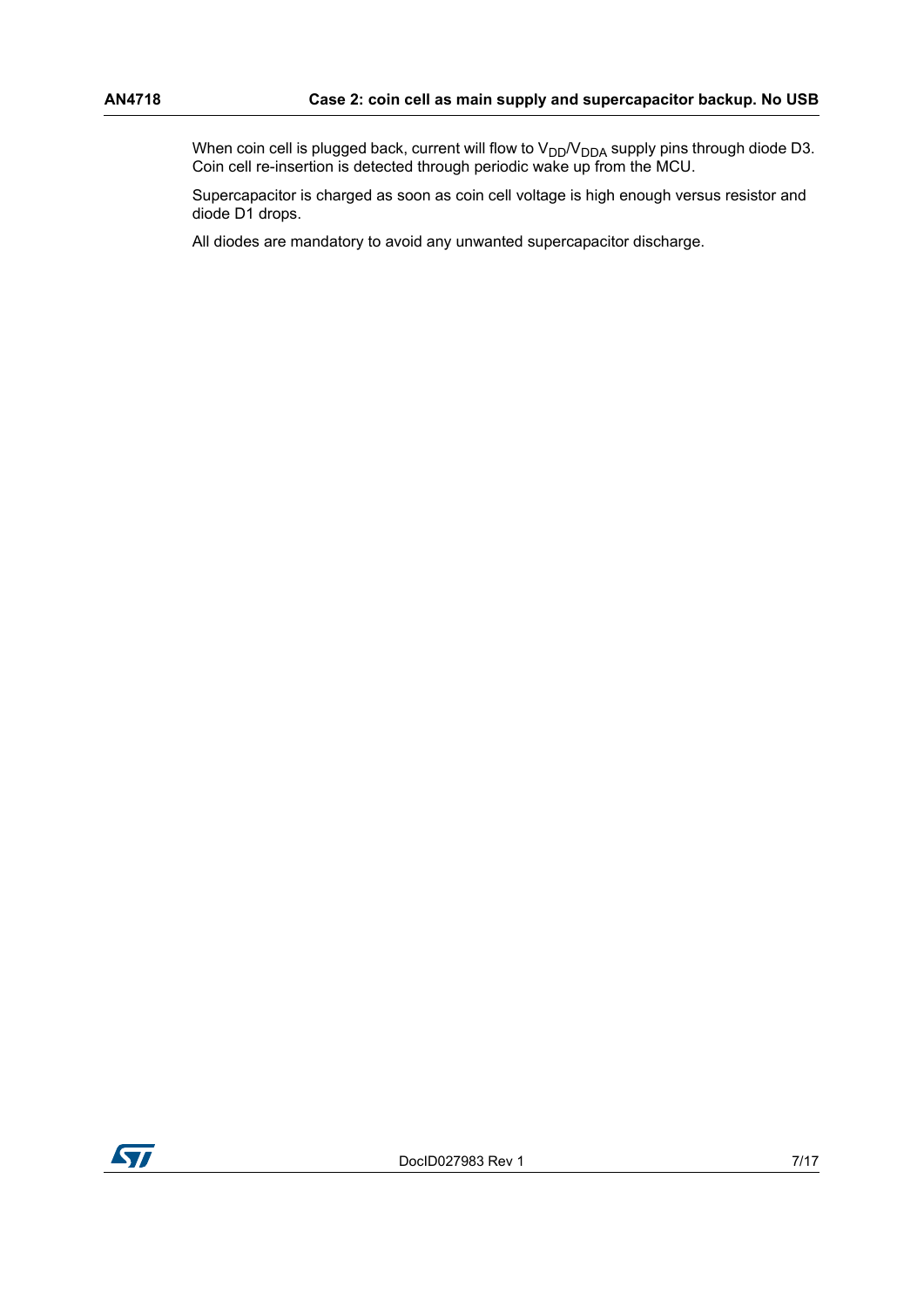## <span id="page-7-0"></span>**4 Case 2b: coin cell as main supply and supercapacitor as backup. No USB**

The purpose of the *[Figure 4: Coin cell and supercapacitor backup](#page-7-1)* is to show that using a push button to switch back the application on main supply, the lifetime of the application is significantly improved.

<span id="page-7-1"></span>



When the battery insertion is detected and when the MCU enters in STOP/STANDBY mode, the main supply is disconnected and  $V_{DD}$  uses the backup supply (capacitor or supercapacitor charged through a resistor).

In this use case there is no need to monitor  $V_{DD}$  in STOP/STANDBY mode: if coin cell is removed, the MCU is already in low power mode under  $V_{\text{backup}}$ .

The *[Figure 4](#page-7-1)* shows:

- Schottky diode to avoid reverse current (diode on  $V_{DD}$  path could eventually be replaced by a MOS)
- PVD (for instance at 2V) is ON only in RUN mode, to detect battery disconnection and enter low power mode
- RTC ALARM OUT output can be used to turn-on automatically the MOSFET when exiting from low-power mode

Alarm out is a standard GPIO by default and needs to be configured as falling edge trigger.

First power up is guaranteed when coin cell is present and user has pressed the button: current will flow from coin cell to  $V_{DD}V_{DDA}$  through PMOS. STM32L0/STM32L1 MCU will start and the GPIO used for alarm out, will be configured as push pull drive low.

When coin cell is removed or dead, thanks to the detection with GPIO threshold programmable on Wake-up1 (EXTI lines), STM32L0/STM32L1 MCU will drive PMOS gates

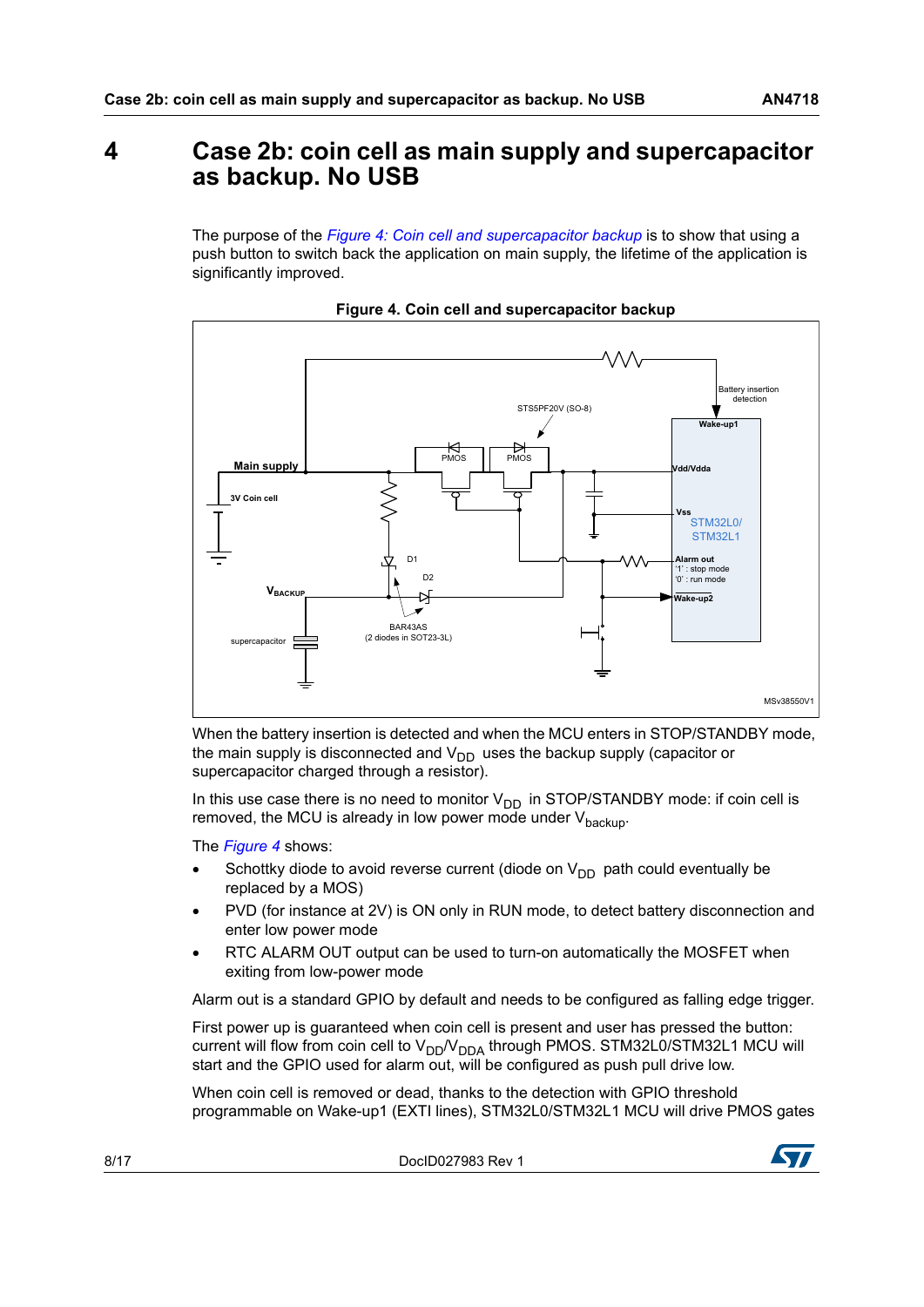to '1' with alarm out (GPIO pin set as falling edge trigger event) so that current will flow from supercapacitor through diode D2 to  $V_{DD}$   $N_{DDA}$  of the STM32L0/STM32L1 MCU supply pins to keep minimum RTC domain voltage.

When coin cell is replaced, Wake-Up1 GPIO threshold is reached so that alarm out drives then '0' level and current will flow to  $V_{DD}/V_{DDA}$  supply pins through PMOS.

This schematic showed in *[Figure 4](#page-7-1)* allows user to change coin cell in very safe way before restarting.

Supercapacitor is charged as soon as main supply is high enough versus resistor and diode D1 drops.

Other wake-up events can also turn-on the MOS like the user button.

If  $V_{DD}$  decoupling capacitor is big enough, this can be avoided: in this case, wake-up energy is coming from this capacitor and the supercapacitor, till the software enables again the MOS via an I/O.

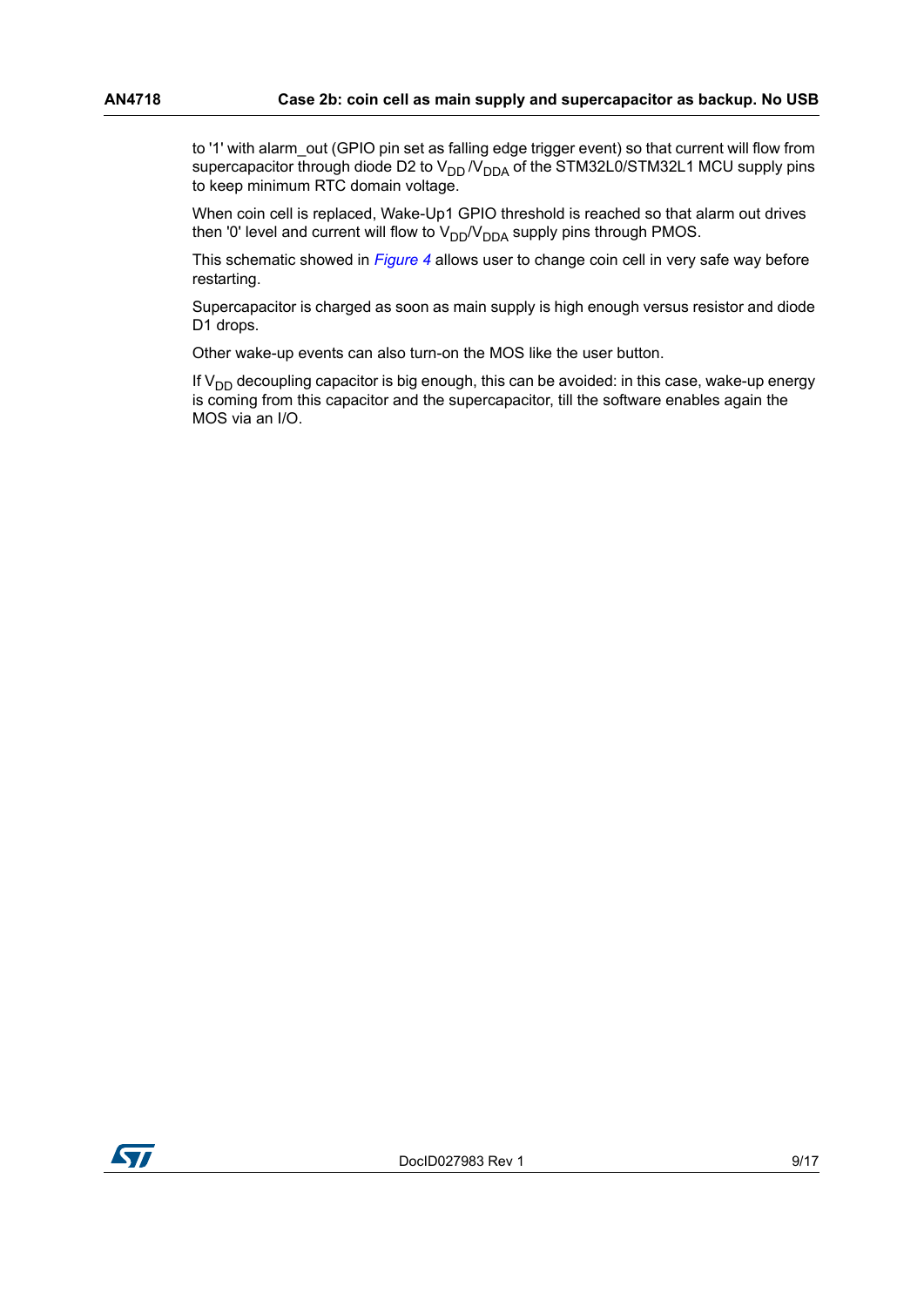## <span id="page-9-0"></span>**5 Case 3: coin cell, supercapacitor backup and USB**

When the embedded USB FS controller is used, the LDO implemented on the board can also be used to supply the application, when the USB cable is plugged (See *[Figure 5](#page-9-1)*).

<span id="page-9-1"></span>

**Figure 5. Coin cell and supercapacitor charger through USB bus**

To improve lifetime in USB application, STM32L0/STM32L1 MCU current is sunk from V<sub>BUS</sub> when it is available.

When LDO 3.3V used for USB purpose, will be turned ON, it will turn off PMOS gates, so that  $V_{DD}/V_{DDA}$  current comes from LDO.

Coin cell removal is detected by STM32L0/STMM32L1 PVD in RUN mode. As soon as voltage drops, STM32L0/STM32L1 MCU is put in STOP mode and it drives alarm out GPIO to high level. Current will flow from supercapacitor through diode D2 to  $V_{DD}$   $N_{DDA}$  of the STM32L0/STM32L1 MCU supply pins to keep minimum RTC domain voltage.

When coin cell is plugged back, current will flow to  $V_{DD}$   $N_{DDA}$  supply pins through PMOS.

Supercapacitor is charged by coin cell as soon as coin cell voltage is high enough versus resistor and diode D1 drops.

All diodes are mandatory to avoid any unwanted supercapacitor discharge.

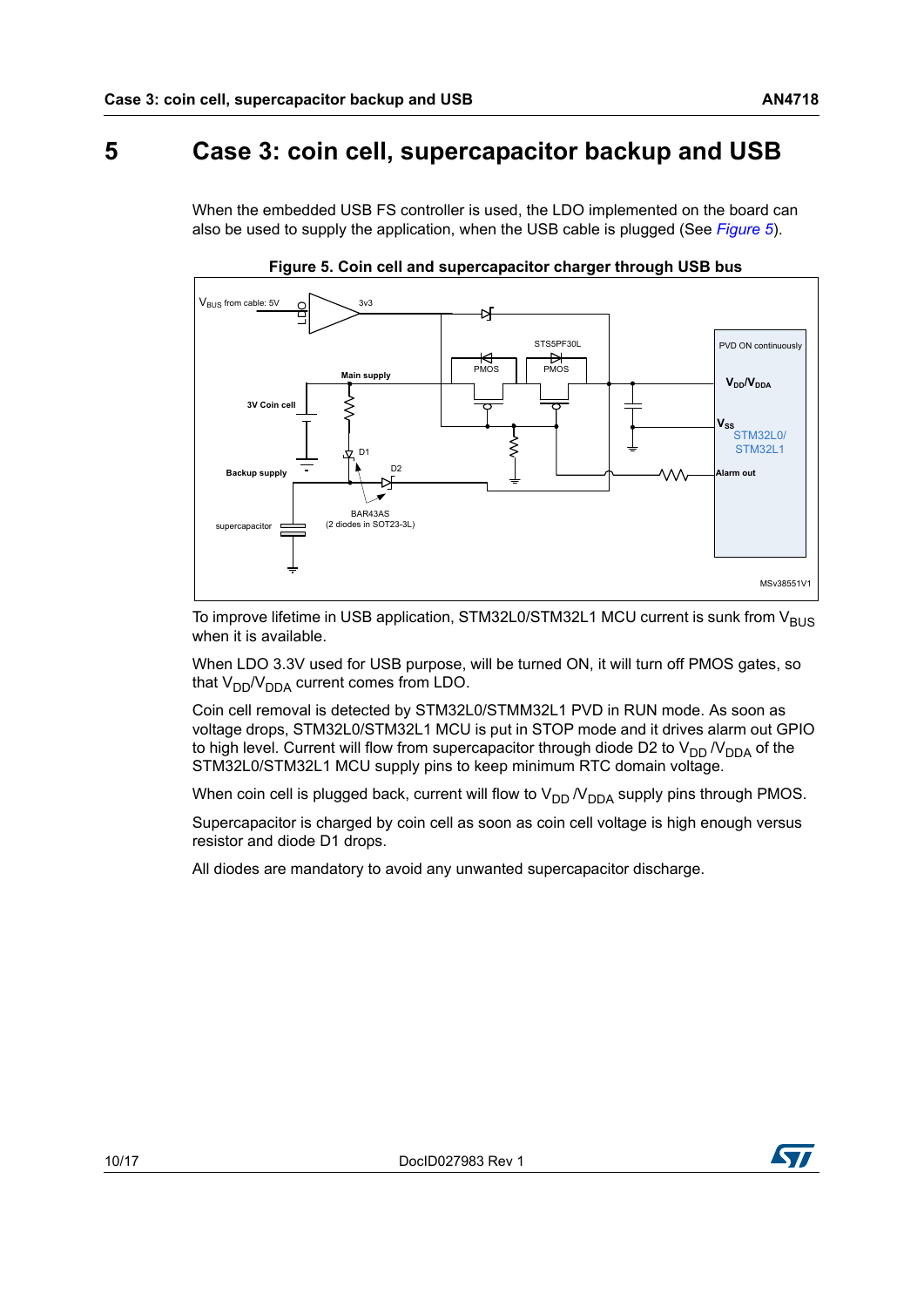## <span id="page-10-0"></span>**6 Case 4: two coin-cells and internal PVD**

The *[Figure 6](#page-10-1)* shows that in an application using two coin cells, this application should be able to switch from one to the other.

<span id="page-10-1"></span>



If a voltage drop is detected by the STM32L0/STM32L1 MCU internal PVD, the MCU switches from main to backup supply.

This application works in both cases: V1<V2 or V1>V2.

#### **Warning: Internal PVD needs to be ON continuously.**

Coin cell1 removal is detected by STM32L0/STMM32L1 PVD. When removal is detected, main command (GPIO) drives P1 and P2 gates to high level.

When coin cell1 is removed or dead, current will flow from coin cell2 through PMOS P3 and P4 to  $V_{DD}/V_{DDA}$  of the STM32L0/STM32L1 MCU supply pins.

P3 and P4 gates are driven low by backup command GPIO pin.

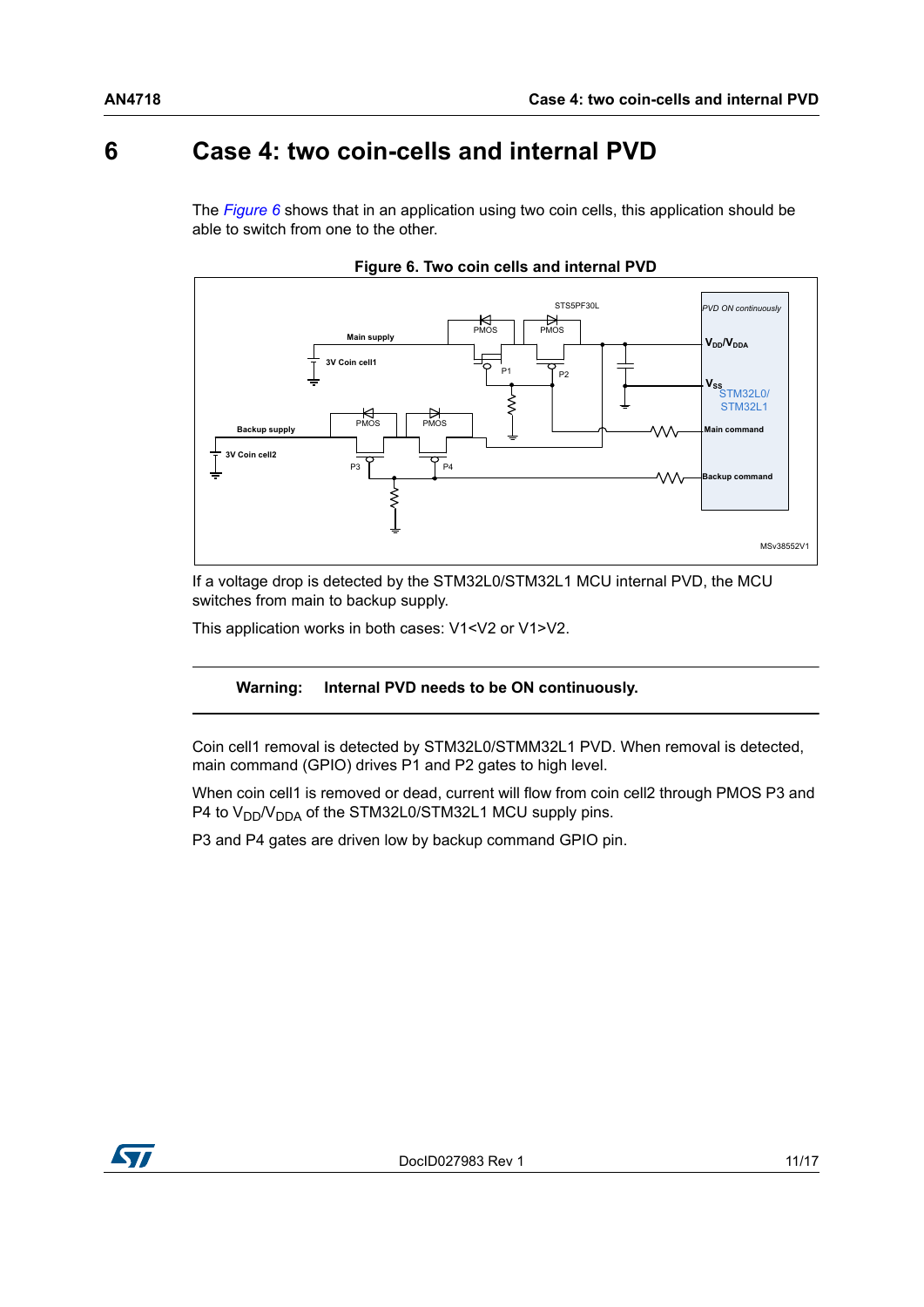<span id="page-11-0"></span>*[Figure 7](#page-11-1)* shows a schematic with a reduced number of components, when application needs to switch from one coin cell to another one, keeping voltage on  $V_{DD}$  ball for its retention.

<span id="page-11-1"></span>



The internal PVD of the STM32L0/STM32L1 MCU needs to be ON continuously, as in the previous use case 4 (see *[Section 6: Case 4: two coin-cells and internal PVD](#page-10-0)*).

The above schematic allows lower number of MOSFET but requires four terminals MOS.

Basically, the behavior of the schematic is similar to *[Figure 6: Two coin cells and internal](#page-10-1)  [PVD](#page-10-1)*. Only the BOM is changed.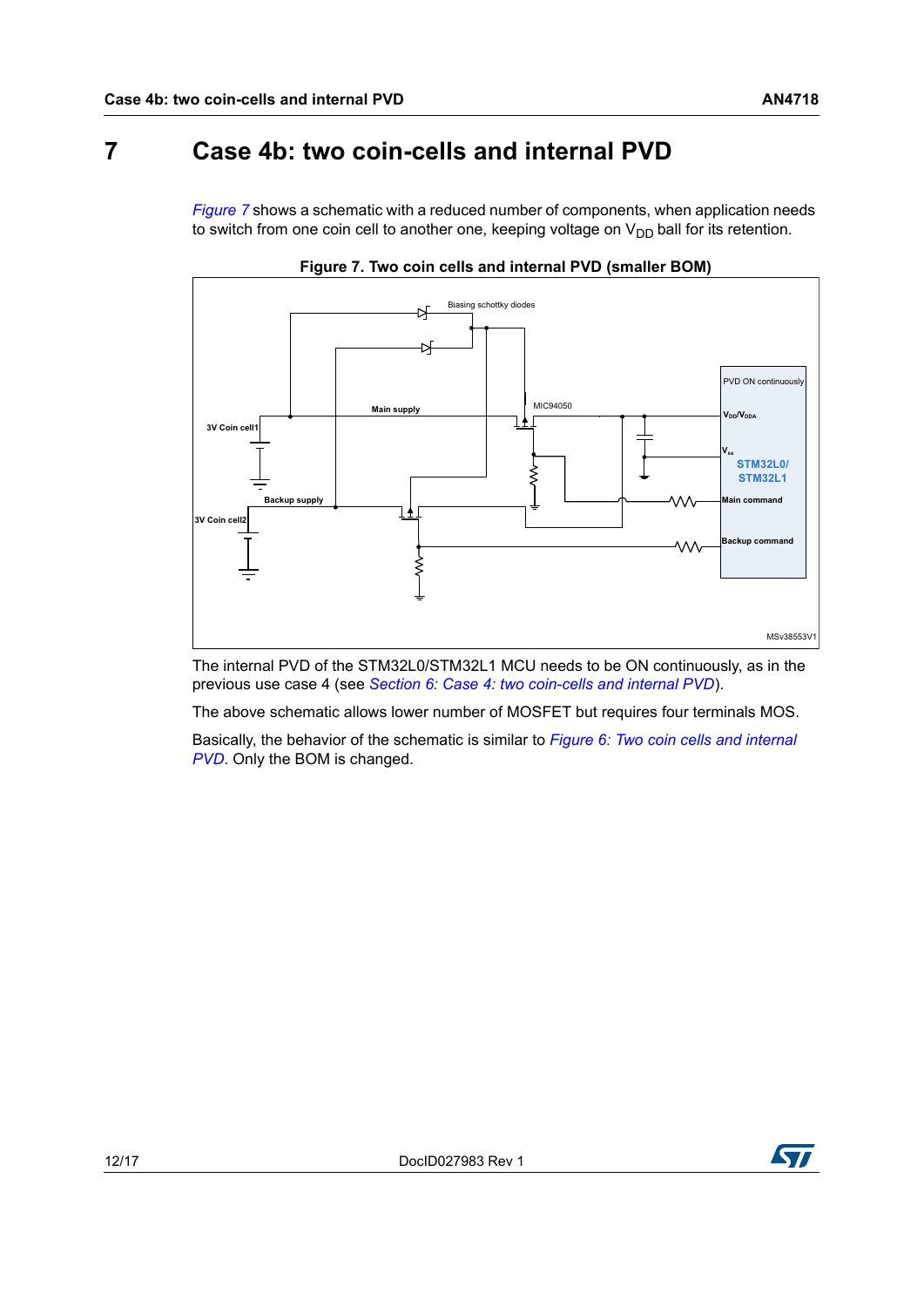## <span id="page-12-0"></span>**8 Case 5: two coin-cells and external PVD**

In some application, user may decide to use an external voltage detector. An external component can be then used to detect low voltage and switch from one coin cell to the second one (see *[Figure 8](#page-12-1)*).

<span id="page-12-1"></span>

**Figure 8. Two coin cells with external PVD**

The above schematics shows the use of an external low voltage detector like STM1061N. Consumption is about 1 uA. Around 2 uA are saved compare to use an internal PVD.

When coin cell1 is present, current is flowing from coin cell1 to  $V_{DD}/V_{DDA}$  through PMOS P1 and P2. After power up, main command drives low level, whereas backup command drives high level.

Coin cell1 removal is detected by STM1061N.

When removal is detected, STM1061N drives low level suspend (GPIO pin), so that STM32L0/STM32L1 MCU drives with main command gates P1/P2 to high level and with backup command P3/P4 to low level.

Current is then flowing from coin cell2 through P3/P4 to  $V_{DD}/V_{DDA}$ .

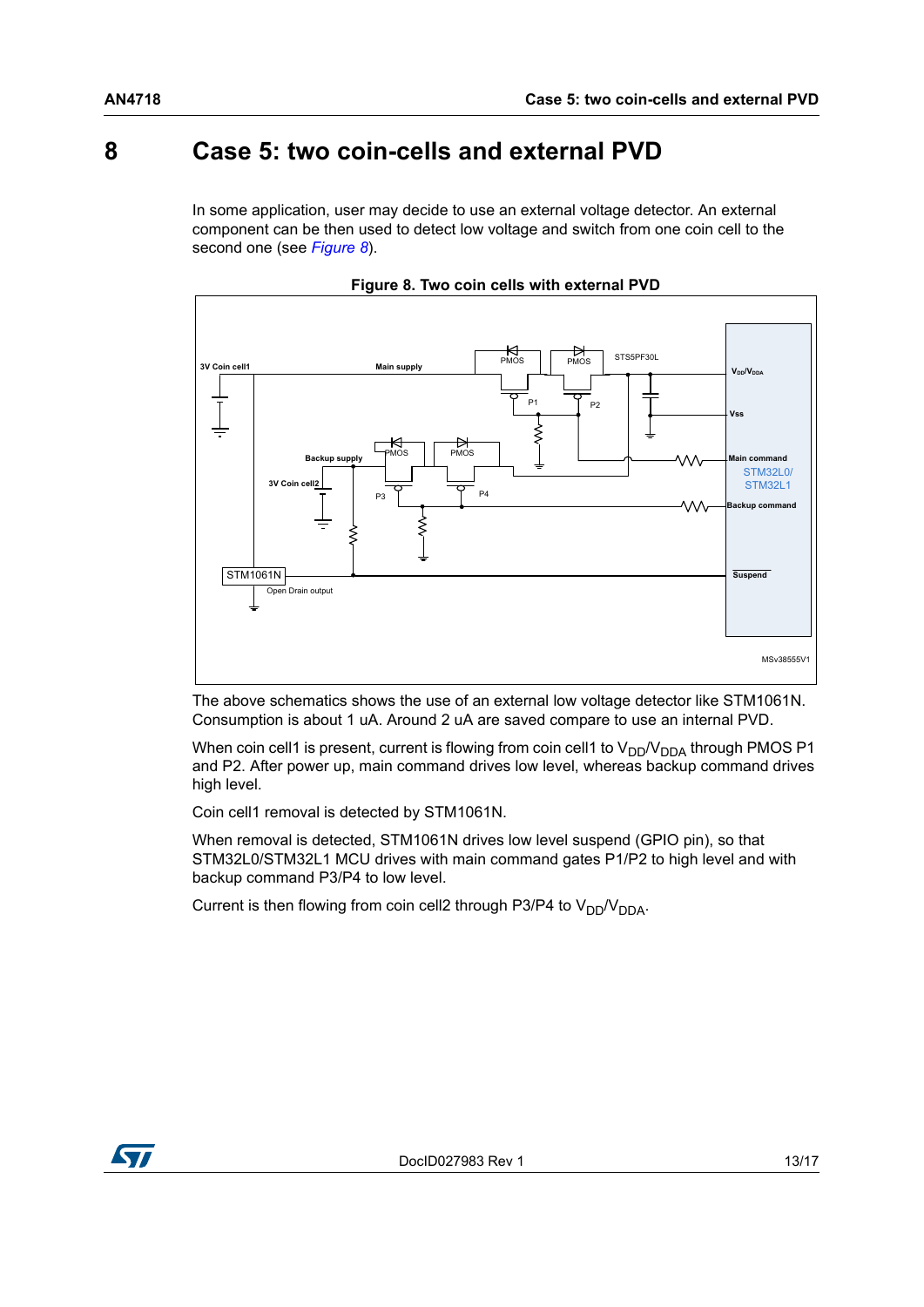## <span id="page-13-0"></span>**9 Conclusion**

In this application note the schematics of the main applications using STM32L0/STM32L1 MCUs, and requiring RTC sustained (i.e. V<sub>BAT</sub> mode) are proposed.

Selection between different proposals will be mainly done depending on the Bill of Material cost and system lifetime.

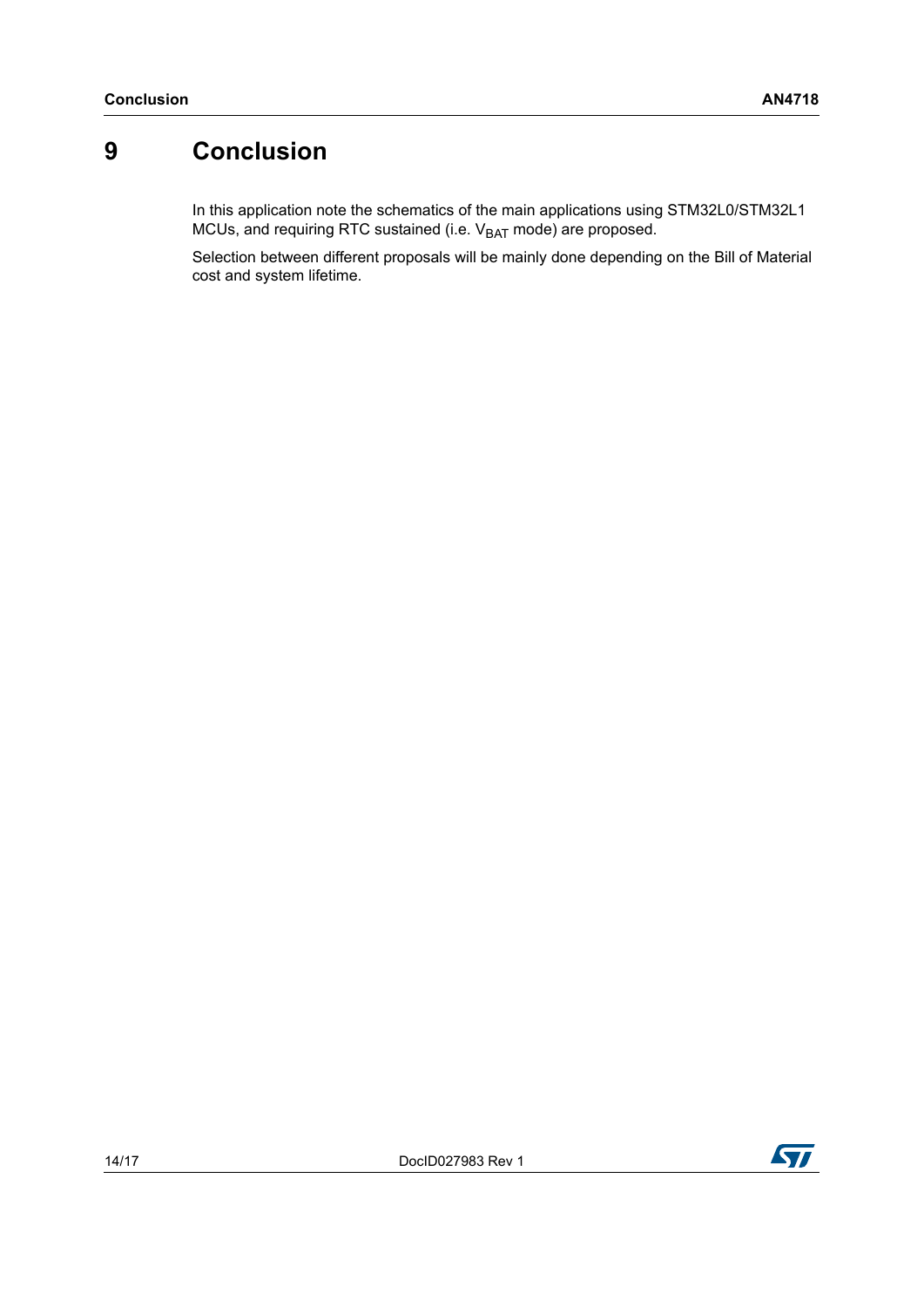# <span id="page-14-0"></span>**10 Acronyms used**

| USB | Universal Serial Bus           |
|-----|--------------------------------|
| MCU | Microcontroller Unit           |
| PVD | <b>Power Voltage Detection</b> |
| BOM | <b>Bill of Material</b>        |

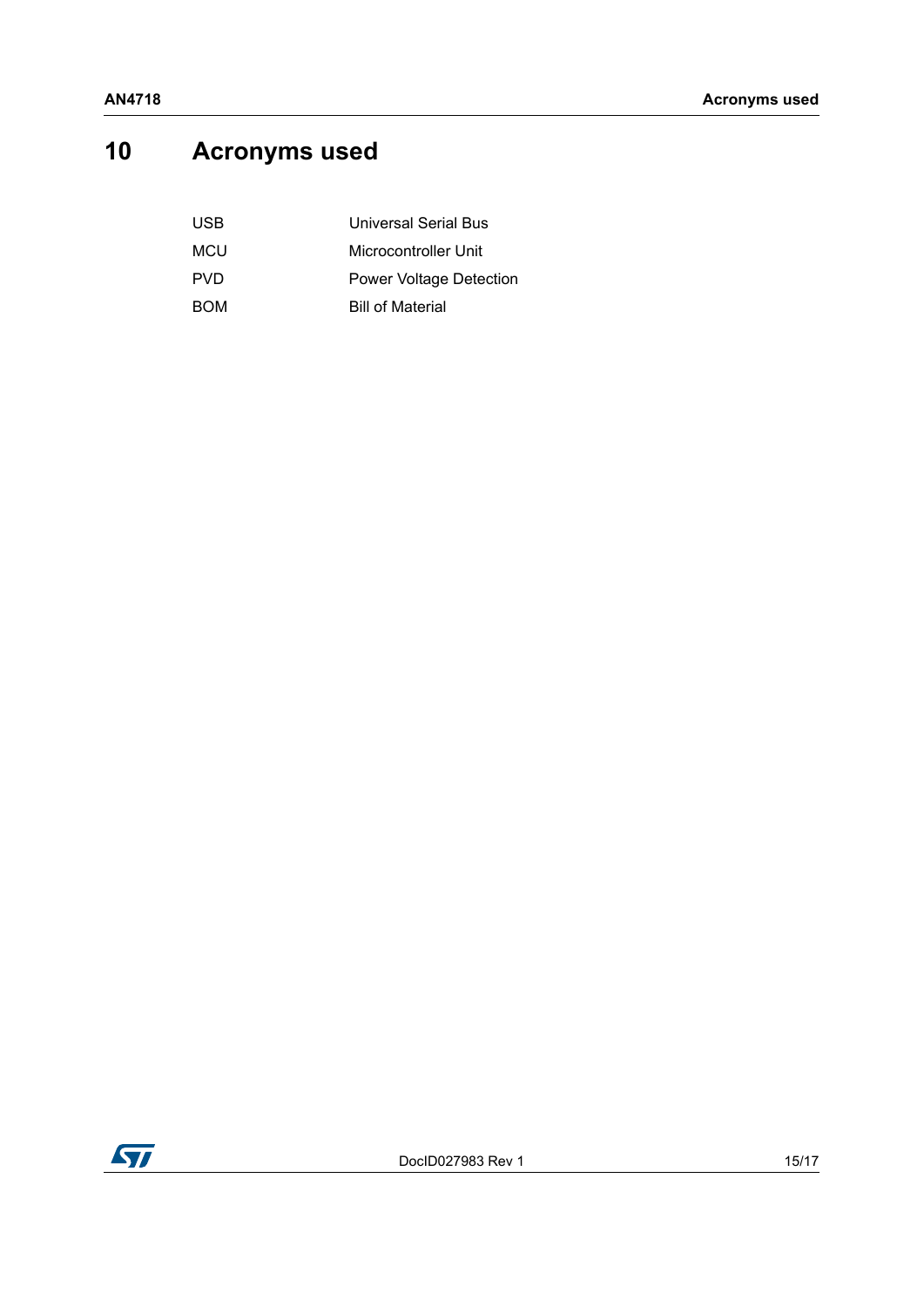# <span id="page-15-0"></span>**11 Revision history**

| <b>Date</b> | <b>Revision</b> | <b>Changes</b>  |
|-------------|-----------------|-----------------|
| 06-Oct-2015 |                 | Initial release |